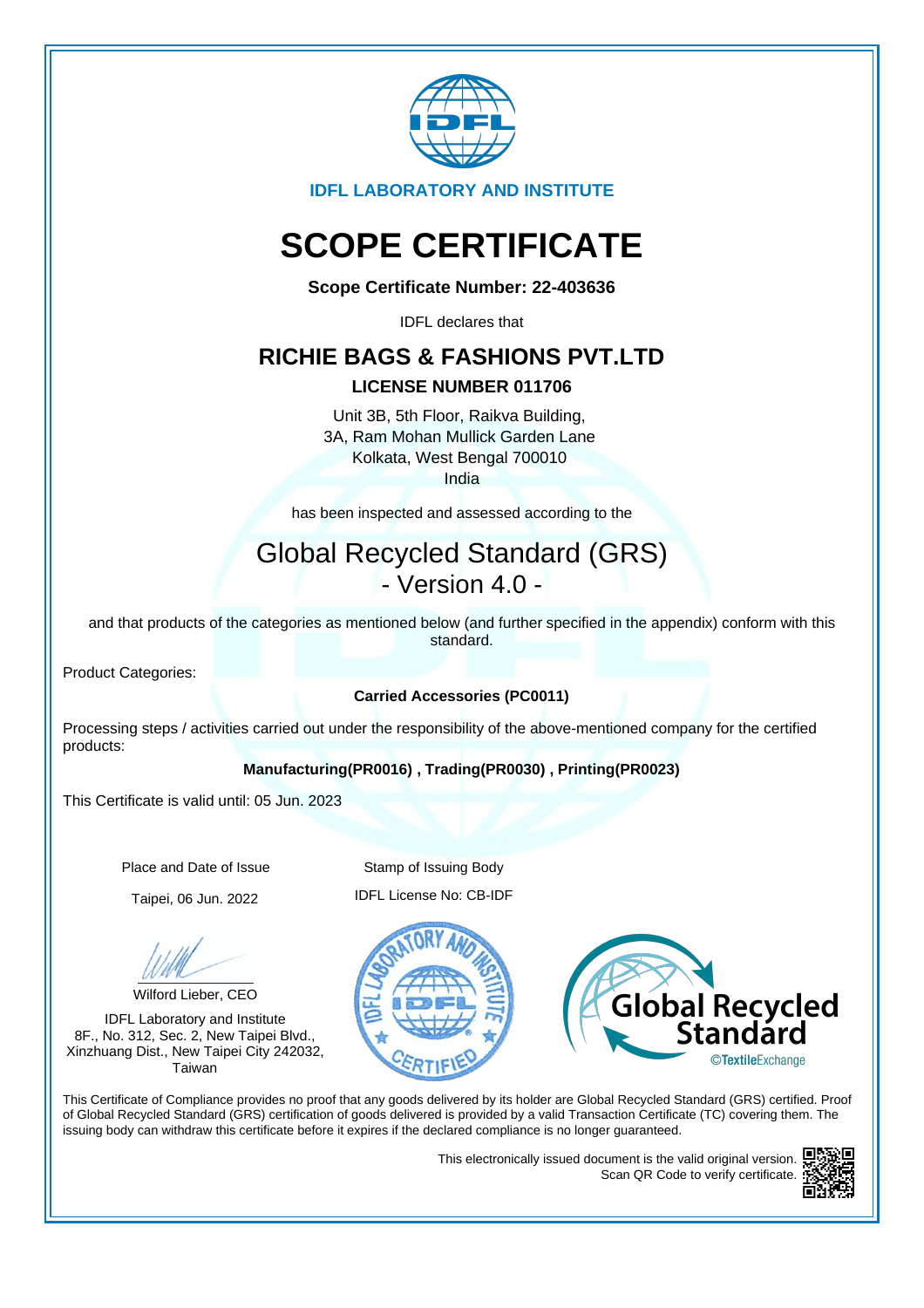

#### **RICHIE BAGS & FASHIONS PVT.LTD Global Recycled Standard (GRS)**

Products Appendix to Certificate No. 22-403636

In specific the certificate covers the following products:

| <b>Product Category</b>                |                      | <b>Product Details Material &amp; Material Composition</b> | <b>Label Grade</b>          | Processing<br>Facility |
|----------------------------------------|----------------------|------------------------------------------------------------|-----------------------------|------------------------|
| <b>Carried Accessories</b><br>(PC0011) | Bags (PD0024)        | Recycled Post-Consumer Cotton (RM0107)                     | GRS (No label) 25701, 25702 |                        |
| <b>Carried Accessories</b><br>(PC0011) | Handbags<br>(PD0024) | Recycled Post-Consumer Cotton (RM0107)                     | GRS (No label) 25701, 25702 |                        |
|                                        |                      | END OF APPENDIX                                            |                             |                        |

Place and Date of Issue Stamp of Issuing Body

Taipei, 06 Jun. 2022 IDFL License No: CB-IDF

Wilford Lieber, CEO

IDFL Laboratory and Institute 8F., No. 312, Sec. 2, New Taipei Blvd., Xinzhuang Dist., New Taipei City 242032, Taiwan





This certificate provides no proof that any goods delivered by its holder are certified to the listed standard. Proof of certification of goods delivered is provided by a valid Transaction Certificate (TC) covering them.

> This electronically issued document is the valid original version. Scan QR Code to verify certificate.



**IDFL CHINA** china@idfl.com

**IDFL TAIPEI** taiwan@idfl.com **IDFL VIETNAM** vietnam@idfl.com Scope Certificate 22-403636 and License Number 011706 Page 2 of 3